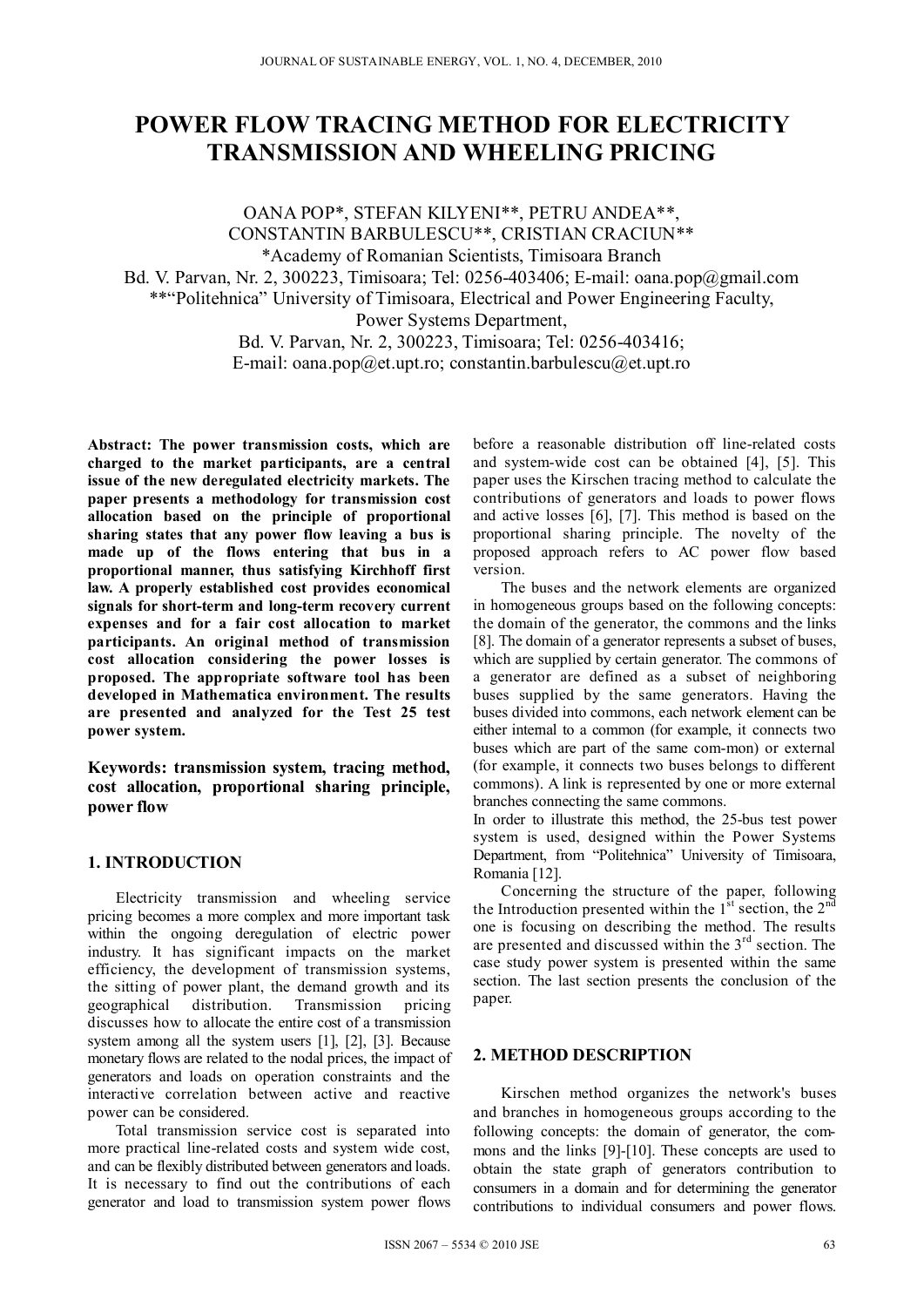The method is applied independently both for active and reactive power, based on complete AC power flow [11].

The domain of a generator represents a subset *N* of *n* buses, which are supplied by this generator. A particular bus belongs to a generator domain if there is a "trace" through the transmission network for which the direction of power flow is from the generator to the bus. In the manner of domain definition results that there is an overlap between the domains of the various generators. It is noted that the "active domain" of a generators does not usually cover the same set of buses as its "reactive domain".

The generator common is a subset of "neighbored" buses from the subset *N*, which are supplied by the same generators. The subsets of buses which are not connected and not supplied by the same generators are treated as separate commons. A bus therefore belongs to only one common. The rank of a common is defined as the number of generators supplying the buses within this common.

Once the buses have been divided into commons, each network element within the common connects two buses which belong to the same common. If a network branch is inside of a common, then it will connect two buses which are belonging to different commons. A link consists by one or more external network branches connecting the same commons. It is very important to note that the actual flows in all branches of a link are all in the same direction. Furthermore, the flow direction in a link is always from a common of rank *i* to a common of rank *j*, where *j* is always greater than *i*.

Knowing the direction of the power flow through the network elements and being defined the commons and the links, the graph theory can be applied. The state graph for the problem studied can be obtained using the following representation conventions: the graph vertices correspond to commons, graph arcs correspond to links between commons and the arc orientation is given by the power flows. The initial buses of arcs correspond to commons of lower rank, while the terminal buses correspond to commons of higher rank.

The state graph provides only a qualitative view of power system. The inflow of a common is defined as the sum of the injected power by the sources connected to buses located in this common and the power imported in this common from other common by links. This inflow is always positive.

The calculus of generator contribution to various commons (*D* is the set of commons) is made in the following manner [11]:

$$
P_{jk}^{i} = w_j^{i} \cdot P_{jk} \tag{1}
$$

$$
P_k = \sum_{j \in D} P_{jk} , \quad k \in D \setminus j \tag{2}
$$

$$
w_k^i = \frac{\sum_{j \in D} P_{jk}^i}{P_k}, \quad k \in D \tag{3}
$$

where:  $w_j^i$  – the contribution of the *i* generator to the load and the outflow of the *j* common;  $w_k^i$  – the contribution of the *i* generator to the load and the outflow of the *k* common;  $P_{ik}$  – the flow on the link between the *j* and *k* commons;  $P_{jk}^{i}$  – the flow on the link between the *j* and *k* commons due to the *i* generator;  $P_k$  – the inflow of the *k* common.

The inflow of the root buses of state graph is produced entirely by the generators embedded in these commons. The proportion of the outflow traceable to each of these generators can therefore be readily computed and propagated to commons of higher rank.

Knowing the common a bus belongs to and the con-tributions of each generator to each common, there-fore gives the ability to compute how much power each generator contributes to each load. It also makes it possible to compute what proportion of the use of each branch can be apportioned to each generator. For network elements linking buses in separate com-mons, the proportion of usage should based on the contribution of the generator to the lower ranked common.

Within the methodology the hypothesis regarding the contribution of the generators to the power losses on a branch in proportion to the rate of use of this branch is adopted. So the power losses allocation can be performed.

#### **3. CASE STUDY**

A 25 buses test power system has been used for the analyses [12]. It has 29 branches. It was developed based on the south-west side of the Romanian Power System. 6 P-U buses (the slack bus is bus number 1) and 19 P-Q buses, the voltage level for 2 buses is 400 kV, 8 buses are at 220 kV, 10 buses at 110 kV, one bus at 24 kV, 2 buses at 15 kV and 2 buses at 10 kV. In this particular operating condition, 4 P-Q buses and 3 P-U buses have zero consume power and the source from bus 6 is a synchronous compensator (Fig. 1).

17 network elements are electrical overhead lines (one of 400 kV,  $8$  of 220 kV and  $8$  of 110 kV) and one is under-ground cable; 5 are transformers and 6 autotransformers. The generated and consumed active power, for the 25 buses test system is synthesized in Table 1. The active power flow through the network elements is presented in Table 2.

Table 1. Configuration of the P-U and P-Q buses

| <b>Bus</b> | . <del>.</del> .<br>$\mathbf{I}$ $\mathbf{M}$<br>U IkVI<br>w<br>$\sim$ |  | <b>IMW</b><br>$\alpha$<br>- | -<br>Bus |  | <b>IMWI</b><br>-<br>- | <b>IMWI</b><br>n<br>- |
|------------|------------------------------------------------------------------------|--|-----------------------------|----------|--|-----------------------|-----------------------|
|            |                                                                        |  |                             |          |  |                       |                       |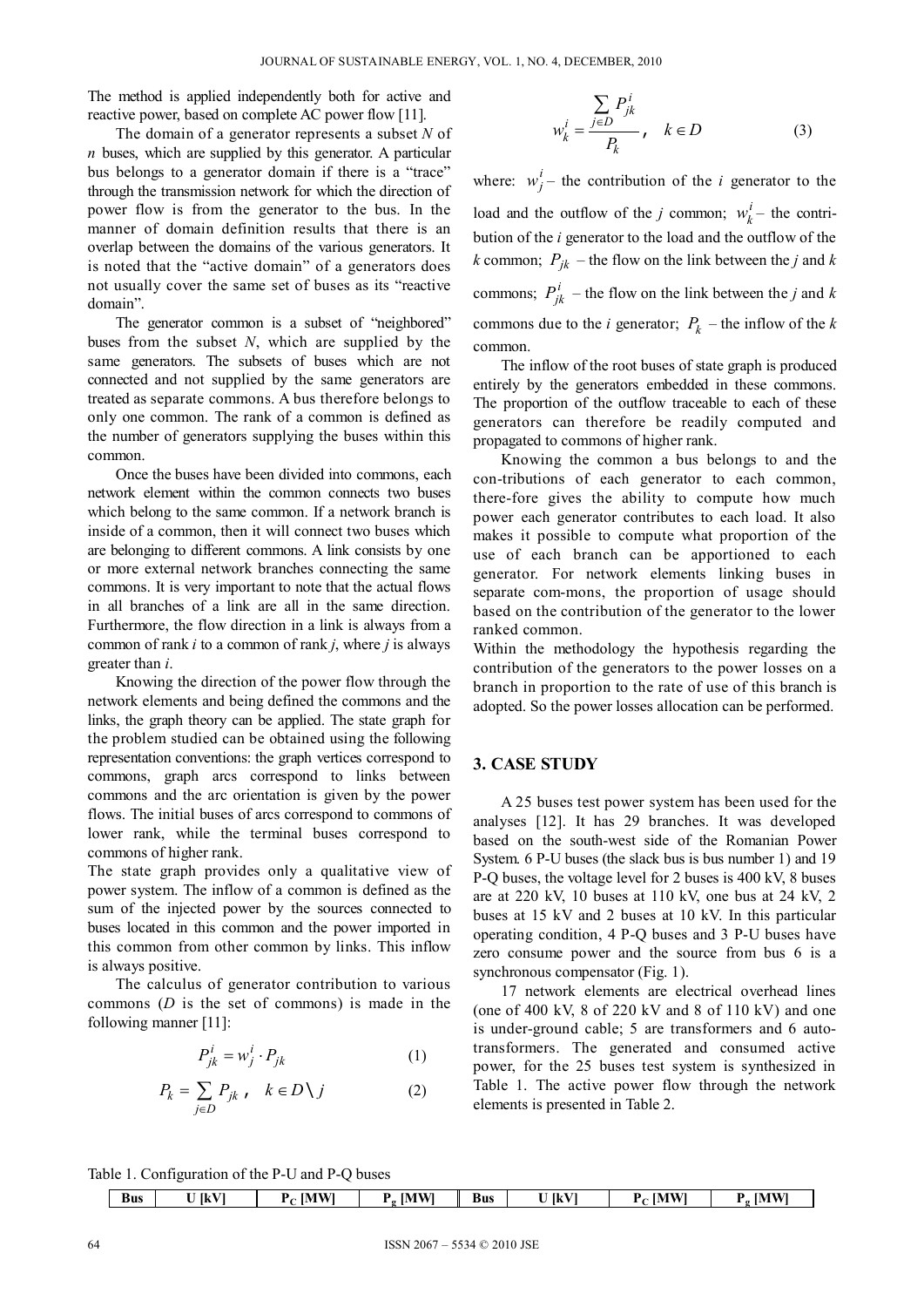| <b>Bus</b>     | U [kV]  | $P_C$ [MW] | $P_{\sigma}$ [MW] | <b>Bus</b> | U [kV]  | $P_C$ [MW] | $P_{\sigma}$ [MW] |
|----------------|---------|------------|-------------------|------------|---------|------------|-------------------|
|                | 24      | 80         | 738.75            | 14         | 221.854 | 237        | O                 |
| $\overline{2}$ | 15.8    | 8          | 1042.68           | 15         | 224.237 | $\theta$   | $\Omega$          |
| 3              | 15.5    | 80         | 680.68            | 16         | 223.315 | $\theta$   | $\theta$          |
| 4              | 10.6    | 0          | 50                | 17         | 118.353 | $\theta$   | $\theta$          |
| 5              | 114.334 | 0          | 20                | 18         | 118.535 | 120        | $\Omega$          |
| 6              | 10.815  | $\theta$   | $\overline{4}$    | 19         | 116.18  | 32         | $\theta$          |
| 7              | 405.053 | 350        | $\Omega$          | 20         | 117.199 | 22         | $\Omega$          |
| 8              | 400.23  | 530        | $\Omega$          | 21         | 113.287 | 20         | $\Omega$          |
| 9              | 236.179 | 156        | $\theta$          | 22         | 113.52  | 35         | $\theta$          |
| 10             | 236.791 | 175        | $\Omega$          | 23         | 113.538 | 12         | $\Omega$          |
| 11             | 238.393 | 400        | $\Omega$          | 23         | 113.197 | 58         | $\Omega$          |
| 12             | 235.084 | 0          | $\theta$          | 25         | 112.132 | 24         | $\mathbf{0}$      |
| 13             | 222.341 | 170        | $\theta$          |            |         |            |                   |



**Fig. 1. The case study power system** 

**Table 2. Active power flows on the system branches** 

| Bus i          | Bus i | $P_{ii}$ [MW] | $\Delta P$ [MW] | $L_{ii}$ [km] | Bus i | Bus j | $P_{ii}$ [MW] | $\Delta P$ [MW] | $L_{ii}$ [km] |
|----------------|-------|---------------|-----------------|---------------|-------|-------|---------------|-----------------|---------------|
|                |       | 657.5         | 1.26            | 153           | 6     | 13    | 3.9           | 0.06            | 42            |
| 7              | 9     | 249.2         | 0.39            | 173           | 11    | 14    | 102.6         | 1.38            | 3             |
| $\overline{c}$ | 10    | 1032.1        | 2.61            | 51            | 13    | 14    | 134.4         | 0.63            | 122           |
| 10             | 8     | 471.8         | 0.7             | 31            | 23    | 25    | 11.5          | 0.09            | 72            |
| 7              | 8     | 58.1          | 0.12            | 29            | 23    | 24    | 58.1          | 0.12            | 32            |
| 17             | 19    | 23.8          | 0.22            | 94            | 10    | 15    | 373           | 11.51           | 15            |
| 17             | 20    | 23            | 0.22            | 72            | 15    | 23    | 81.7          | 0.11            | 72            |
| 3              | 11    | 598.6         | 2.1             | 68            | 15    | 16    | 47.9          | 0.1             | 54            |
| 12             | 11    | 14            | 0.09            | 86            | 22    | 21    | 12.8          | 0.03            | 86            |
| 11             | 17    | 46.9          | 0.03            | 72            | 16    | 22    | 47.8          | 0.03            | 12            |
| 4              | 18    | 49.8          | 0.24            | 136           | 20    | 19    | 8.4           | 0.05            | 37            |
| 9              | 12    | 92.1          | 0.73            | 38            | 18    | 20    | 7.6           | 0.03            | 42            |
| 12             | 18    | 78            | 0.08            | 153           | 5     | 21    | 19.9          | 0.11            | 3             |
| 11             | 13    | 60.5          | 1.22            | 173           | 21    | 25    | 12.6          | 0.08            | 122           |
| 15             | 13    | 240.6         | 2.77            | 51            |       |       |               |                 |               |

The active power losses for the entire power system are 27.11 MW.

This paper proposes a simple method of transmission cost allocation related to power losses, based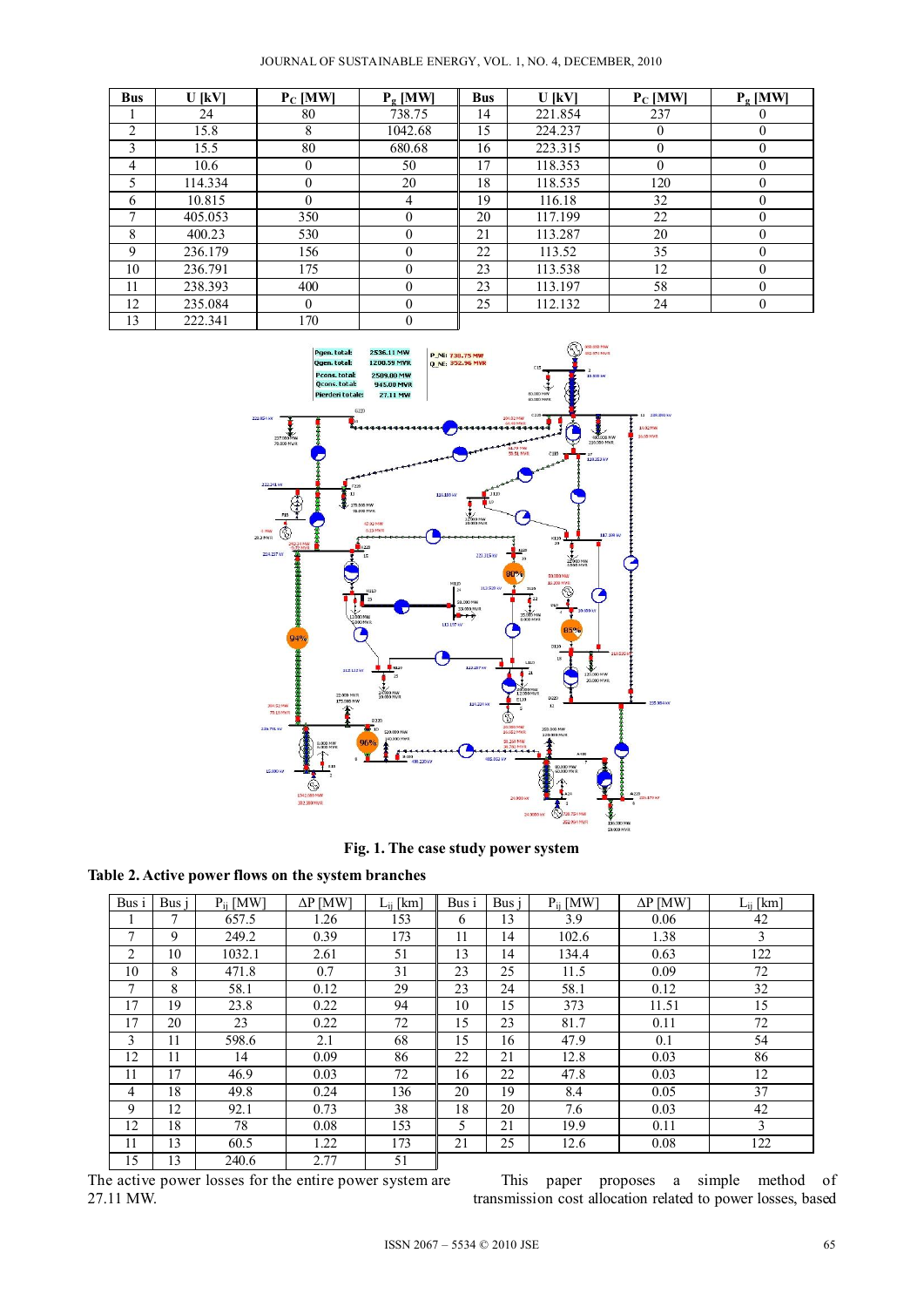on results obtained with Kirschen method for operating condition without losses. A software tool in Mathematica environment has been developed.

The system contains 6 generators, so will result 6 commons (Fig. 2). The common 5, corresponding to source of bus 5, will contain the largest number of buses, even the generated power is 20 MW and the consumed power is 149 MW. The generator of common 3 produces 680.85 MW

for a load of 534 MW. It is clear that this generator will supply other areas through the link 3-6 (the lines 11-13) and 11-14), for a total amount of 163.1 MW. Also, commons 3 and 4 are linked by the 4-3 line, with the normal sense of the power flow from bus 4 to bus 3. This link consists of lines 12-11 and 18-20, the active power transfer being 21.6 MW.



**Fig. 2. The choice of commons** 

## **Table. 3. Defining the commons in the system**

| Common | <b>Buses</b>                  | $P_{\text{generated}}$ [MW] | $P_{\text{consumed}}$ [MW <sub>1</sub> |  |  |
|--------|-------------------------------|-----------------------------|----------------------------------------|--|--|
|        | l. 7.9                        | 738.75                      | 586                                    |  |  |
|        | 2, 8, 10                      | 1042.68                     |                                        |  |  |
|        | 3, 11, 19, 20                 | 680.68                      | 534                                    |  |  |
|        | 4, 18, 12                     |                             | 120                                    |  |  |
|        | 5, 15, 16, 21, 22, 23, 24, 25 |                             | 149                                    |  |  |
|        | 6, 14, 13                     |                             |                                        |  |  |

#### **Table. 4. Defining the links between the commons**

| Common i | Common j | Network elements  | $P_{transfer}$ [MW] |
|----------|----------|-------------------|---------------------|
|          |          |                   | 58.1                |
|          |          | $10 - 15$         | 373                 |
|          |          | $15 - 13$         | 240.6               |
|          |          | $9 - 12$          | 92.1                |
|          |          | $12 - 11,18 - 20$ | 21.6                |
|          |          | $11-13$ , $11-14$ | 163.                |

The graph obtained is presented in Fig. 3. The root bus is selected to be the slack bus 1. Beginning from this bus, his

participation on the links 1-4 and 1-2 is obvious. The source 1 will participate on link 4-3 with 6.51 MW; source 4 with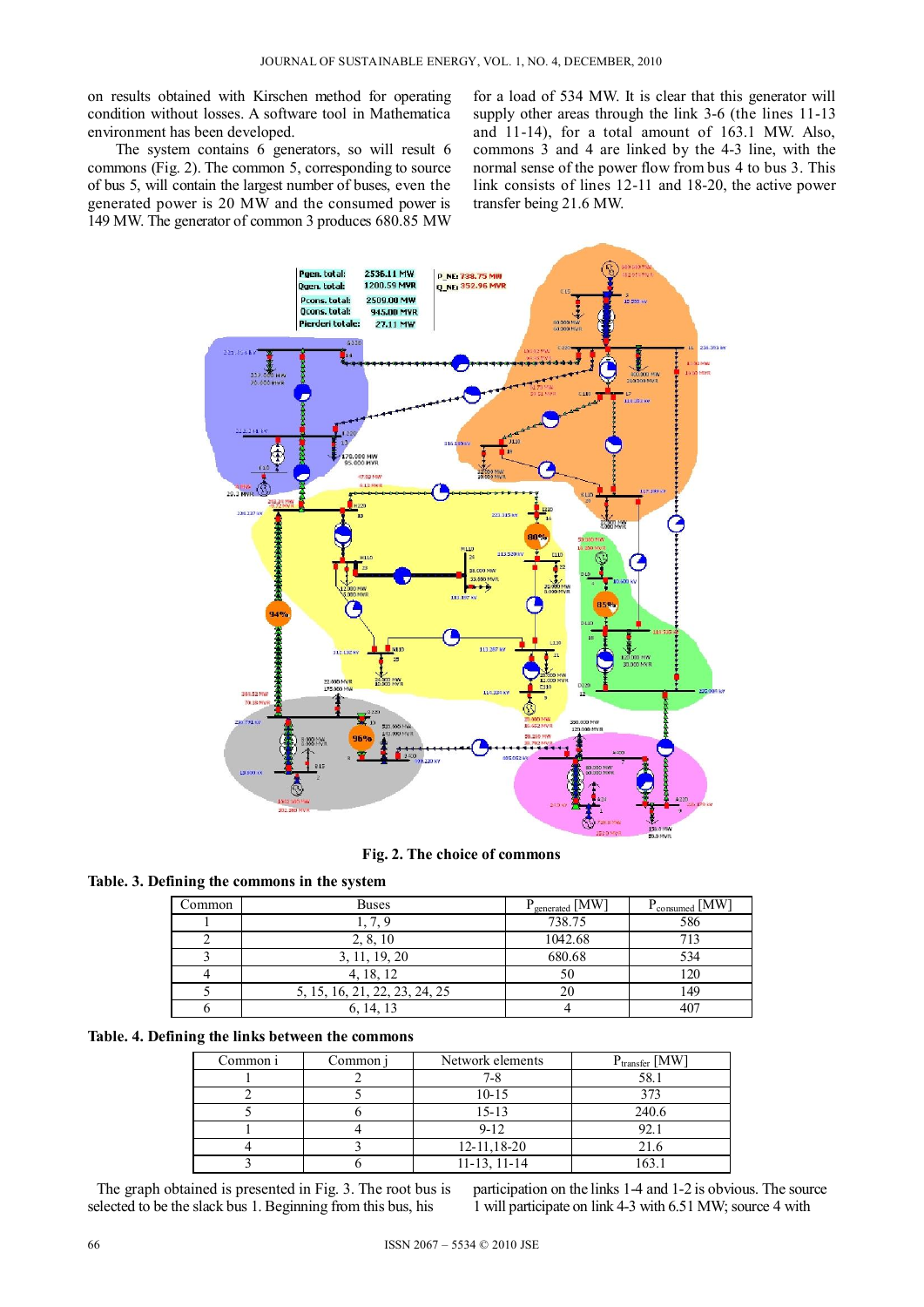15.08 MW. Through the link 2-5 the contributions are: 19.69 MW (generator of bus 1) and 353.31 MW (generator of bus 2). The computing algorithm ends with common 6. To meet the load power in common 6, all the system sources are going to participate as follows:

- generator  $1 13.57$  MW, generator  $2 216.3$  MW;
- generator  $3 158.08$  MW; generator  $4 3.5$  MW;

• generator  $5 - 12.24$  MW; generator  $6 - 4$  MW.

The generator contribution to power flow through the network elements is computed (Table 5).



**Fig. 3. The state graph** 

**Table. 5. The contribution of the generators to power flow through the network elements (the operating condition considering the active power losses)** 

| Bus i          | Bus j          | $P_{ij}$ [MW] | $P_{ij}^{gI}$    | $P_{ij}^{g2}$    | $P_{ij}^{g3}$    | $P_{ij}^{g4}$    | $P_{ij}^{g5}$    | $P_{ij}^{g6}$    |
|----------------|----------------|---------------|------------------|------------------|------------------|------------------|------------------|------------------|
|                |                |               | [MW]             | [MW]             | [MW]             | [MW]             | [MW]             | [MW]             |
| $\mathbf{1}$   | $\overline{7}$ | 657.5         | 657.5            | $\boldsymbol{0}$ | $\boldsymbol{0}$ | $\boldsymbol{0}$ | $\boldsymbol{0}$ | $\boldsymbol{0}$ |
| $\tau$         | 9              | 249.2         | 249.2            | $\boldsymbol{0}$ | $\boldsymbol{0}$ | $\boldsymbol{0}$ | $\boldsymbol{0}$ | $\boldsymbol{0}$ |
| $\overline{c}$ | 10             | 1032.1        | $\boldsymbol{0}$ | 1032.1           | $\mathbf{0}$     | $\boldsymbol{0}$ | $\boldsymbol{0}$ | $\boldsymbol{0}$ |
| 10             | 8              | 471.8         | $\boldsymbol{0}$ | 471.8            | $\boldsymbol{0}$ | $\boldsymbol{0}$ | $\boldsymbol{0}$ | $\boldsymbol{0}$ |
| $\tau$         | $\,8\,$        | 58.1          | 58.1             | $\boldsymbol{0}$ | $\mathbf{0}$     | $\boldsymbol{0}$ | $\boldsymbol{0}$ | $\boldsymbol{0}$ |
| 17             | 19             | 23.8          | 23.3             | $\theta$         | 0.5              | $\theta$         | $\theta$         | $\boldsymbol{0}$ |
| 17             | 20             | 23            | 22.5             | $\mathbf{0}$     | 0.5              | $\boldsymbol{0}$ | $\boldsymbol{0}$ | $\boldsymbol{0}$ |
| $\mathfrak{Z}$ | 11             | 598.6         | $\mathbf{0}$     | $\mathbf{0}$     | 598.6            | $\mathbf{0}$     | $\mathbf{0}$     | $\boldsymbol{0}$ |
| 12             | 11             | 14            | 14.0             | $\mathbf{0}$     | $\boldsymbol{0}$ | $\mathbf{0}$     | $\boldsymbol{0}$ | $\boldsymbol{0}$ |
| 11             | 17             | 46.9          | 45.8             | $\mathbf{0}$     | 1.1              | $\mathbf{0}$     | $\boldsymbol{0}$ | $\boldsymbol{0}$ |
| $\overline{4}$ | 18             | 49.8          | $\boldsymbol{0}$ | $\boldsymbol{0}$ | $\boldsymbol{0}$ | 49.8             | $\mathbf{0}$     | $\mathbf{0}$     |
| 9              | 12             | 92.1          | 92.1             | $\boldsymbol{0}$ | $\boldsymbol{0}$ | $\mathbf{0}$     | $\boldsymbol{0}$ | $\boldsymbol{0}$ |
| 12             | 18             | 78            | 78.0             | $\boldsymbol{0}$ | $\boldsymbol{0}$ | $\boldsymbol{0}$ | $\boldsymbol{0}$ | $\boldsymbol{0}$ |
| 11             | 13             | 60.5          | 59.1             | $\mathbf{0}$     | 1.4              | $\mathbf{0}$     | $\mathbf{0}$     | $\mathbf{0}$     |
| 15             | 13             | 240.6         | $\boldsymbol{0}$ | 240.6            | $\boldsymbol{0}$ | $\boldsymbol{0}$ | $\boldsymbol{0}$ | $\boldsymbol{0}$ |
| 6              | 13             | 3.9           | $\boldsymbol{0}$ | $\boldsymbol{0}$ | $\boldsymbol{0}$ | $\boldsymbol{0}$ | $\boldsymbol{0}$ | 3.9              |
| 11             | 14             | 102.6         | 100.3            | $\boldsymbol{0}$ | 2.3              | $\boldsymbol{0}$ | $\boldsymbol{0}$ | 0.0              |
| 13             | 14             | 134.4         | 39.1             | $\mathbf{0}$     | 93.8             | $\mathbf{0}$     | $\mathbf{0}$     | 1.5              |
| 23             | 25             | 11.5          | $\boldsymbol{0}$ | 11.5             | $\boldsymbol{0}$ | $\mathbf{0}$     | $\mathbf{0}$     | $\boldsymbol{0}$ |
| 23             | 24             | 58.1          | $\boldsymbol{0}$ | 58.1             | $\boldsymbol{0}$ | $\boldsymbol{0}$ | $\boldsymbol{0}$ | $\boldsymbol{0}$ |
| 10             | 15             | 373           | $\boldsymbol{0}$ | 373.0            | $\mathbf{0}$     | $\mathbf{0}$     | $\boldsymbol{0}$ | $\boldsymbol{0}$ |
| 15             | 23             | 81.7          | $\boldsymbol{0}$ | 81.7             | $\mathbf{0}$     | $\theta$         | $\mathbf{0}$     | $\mathbf{0}$     |
| 15             | 16             | 47.9          | $\boldsymbol{0}$ | 47.9             | $\boldsymbol{0}$ | $\boldsymbol{0}$ | $\boldsymbol{0}$ | $\boldsymbol{0}$ |
| 22             | 21             | 12.8          | $\boldsymbol{0}$ | 12.8             | $\boldsymbol{0}$ | $\boldsymbol{0}$ | $\boldsymbol{0}$ | $\boldsymbol{0}$ |
| 16             | 22             | 47.8          | $\boldsymbol{0}$ | 47.8             | $\boldsymbol{0}$ | $\boldsymbol{0}$ | $\boldsymbol{0}$ | $\boldsymbol{0}$ |
| 20             | 19             | 8.4           | 7.5              | $\mathbf{0}$     | 0.1              | 0.8              | $\boldsymbol{0}$ | $\boldsymbol{0}$ |
| 18             | 20             | 7.6           | 4.6              | $\boldsymbol{0}$ | $\boldsymbol{0}$ | 3.0              | $\mathbf{0}$     | $\mathbf{0}$     |
| 5              | 21             | 19.9          | $\boldsymbol{0}$ | $\boldsymbol{0}$ | $\boldsymbol{0}$ | $\boldsymbol{0}$ | 19.9             | $\boldsymbol{0}$ |
| 21             | 25             | 12.6          | 0.1              | 4.9              | $\boldsymbol{0}$ | $\boldsymbol{0}$ | 7.6              | $\boldsymbol{0}$ |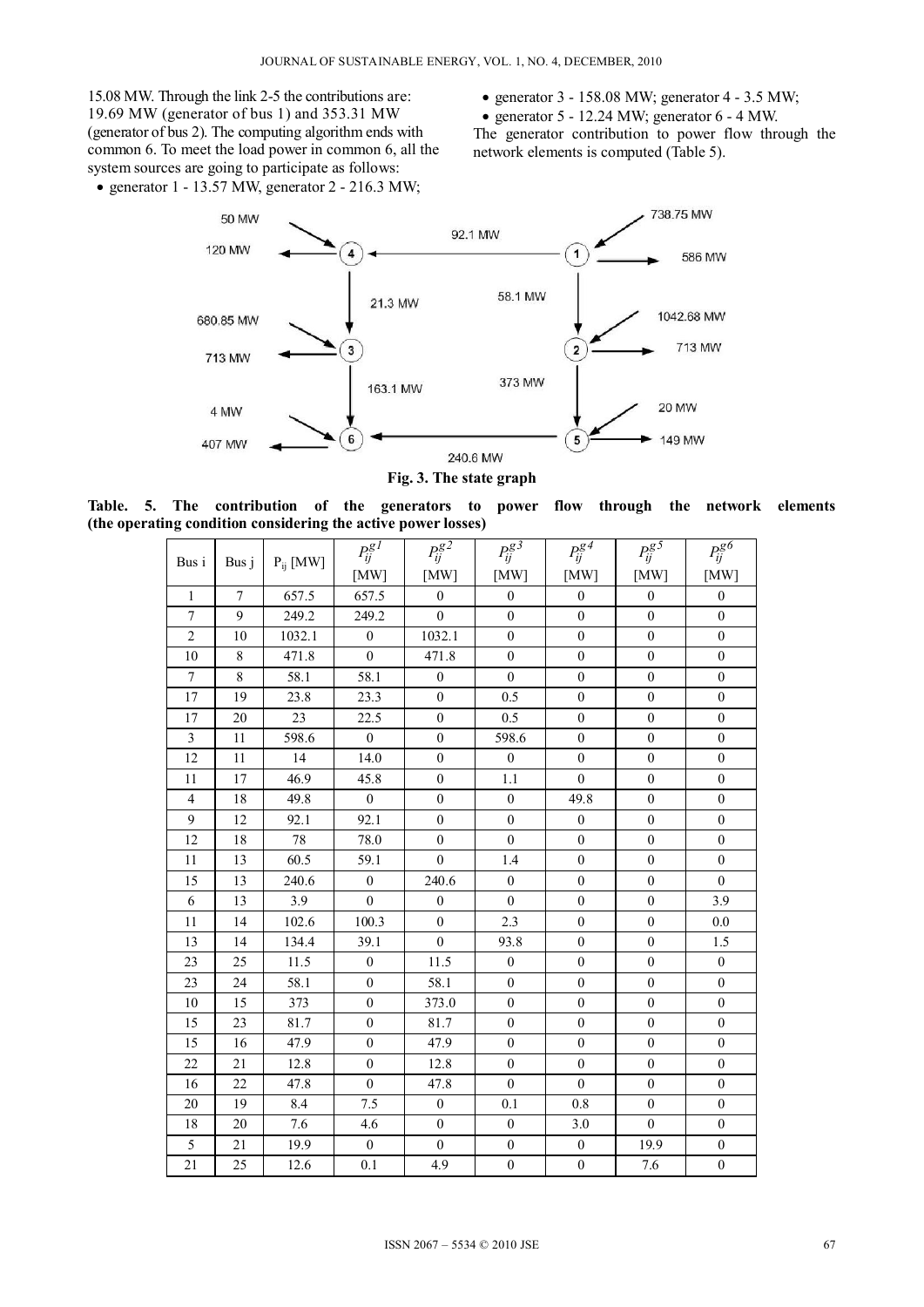Finally, the transmission cost allocated to generators is computed, taking into account the active power losses. The unit transmission cost on lines of 2 \$/MW·km is considered. The results are synthesized in Table 6.

| <b>Bus</b>            | <b>Bus</b>   | Line cost ij                 | $P_{ij}$ |                        |                        |                  | The allocation of transmission costs  |                  |                  |
|-----------------------|--------------|------------------------------|----------|------------------------|------------------------|------------------|---------------------------------------|------------------|------------------|
| i                     | $\mathbf{I}$ | $\lceil $ \rceil$            | [MW]     | Gen. 1 <sup>[\$]</sup> | Gen. 2 <sup>[\$]</sup> | Gen. 3 [\$]      | Gen. $4 \, \lceil \frac{5}{3} \rceil$ | Gen. 5 [\$]      | Gen. 6 [\$]      |
| $\mathbf{1}$          | $\tau$       | 360                          | 657.5    | 236700                 | $\theta$               | $\mathbf{0}$     | $\theta$                              | $\mathbf{0}$     | $\mathbf{0}$     |
| $\overline{7}$        | 9            | 612                          | 249.2    | 152510.4               | $\Omega$               | $\mathbf{0}$     | $\theta$                              | $\mathbf{0}$     | $\mathbf{0}$     |
| $\overline{2}$        | 10           | 24                           | 1032.1   | $\theta$               | 24770.4                | $\boldsymbol{0}$ | $\boldsymbol{0}$                      | $\mathbf{0}$     | $\boldsymbol{0}$ |
| 10                    | 8            | 306                          | 471.8    | $\Omega$               | 144370.8               | $\boldsymbol{0}$ | $\mathbf{0}$                          | $\mathbf{0}$     | $\mathbf{0}$     |
| $\boldsymbol{7}$      | $8\,$        | 346                          | 58.1     | 20102.6                | $\boldsymbol{0}$       | $\boldsymbol{0}$ | $\boldsymbol{0}$                      | $\boldsymbol{0}$ | $\boldsymbol{0}$ |
| 17                    | 19           | 102                          | 23.8     | 2376.6                 | $\mathbf{0}$           | 51               | $\mathbf{0}$                          | $\mathbf{0}$     | $\mathbf{0}$     |
| 17                    | 20           | 62                           | 23       | 1395                   | $\boldsymbol{0}$       | 31               | $\boldsymbol{0}$                      | $\mathbf{0}$     | $\boldsymbol{0}$ |
| $\overline{3}$        | 11           | 58                           | 598.6    | $\overline{0}$         | $\boldsymbol{0}$       | 34718.8          | $\boldsymbol{0}$                      | $\boldsymbol{0}$ | $\boldsymbol{0}$ |
| 12                    | 11           | 188                          | 14       | 2632                   | $\boldsymbol{0}$       | $\boldsymbol{0}$ | $\boldsymbol{0}$                      | $\boldsymbol{0}$ | $\boldsymbol{0}$ |
| 11                    | 17           | 144                          | 46.9     | 6595.2                 | $\mathbf{0}$           | 158.4            | $\mathbf{0}$                          | $\mathbf{0}$     | $\mathbf{0}$     |
| $\overline{4}$        | 18           | 136                          | 49.8     | $\theta$               | $\theta$               | $\boldsymbol{0}$ | 6772.8                                | $\mathbf{0}$     | $\boldsymbol{0}$ |
| 9                     | 12           | 172                          | 92.1     | 15841.2                | $\boldsymbol{0}$       | $\boldsymbol{0}$ | $\boldsymbol{0}$                      | $\boldsymbol{0}$ | $\boldsymbol{0}$ |
| 12                    | 18           | 144                          | 78       | 11232                  | $\mathbf{0}$           | $\overline{0}$   | $\overline{0}$                        | $\mathbf{0}$     | $\mathbf{0}$     |
| 11                    | 13           | 272                          | 60.5     | 16075.2                | $\theta$               | 380.8            | $\boldsymbol{0}$                      | $\boldsymbol{0}$ | $\boldsymbol{0}$ |
| 15                    | 13           | 76                           | 240.6    | $\theta$               | 18285.6                | $\theta$         | $\mathbf{0}$                          | $\theta$         | $\theta$         |
| 6                     | 13           | 550                          | 3.9      | $\theta$               | $\mathbf{0}$           | $\Omega$         | $\mathbf{0}$                          | $\mathbf{0}$     | 2145             |
| 11                    | 14           | 232                          | 102.6    | 23269.6                | $\overline{0}$         | 533.6            | $\boldsymbol{0}$                      | $\mathbf{0}$     | $\overline{0}$   |
| 13                    | 14           | 58                           | 134.4    | 2267.8                 | $\theta$               | 5440.4           | $\boldsymbol{0}$                      | $\boldsymbol{0}$ | 87               |
| 23                    | 25           | 84                           | 11.5     | $\theta$               | 966                    | $\boldsymbol{0}$ | $\boldsymbol{0}$                      | $\mathbf{0}$     | $\boldsymbol{0}$ |
| 23                    | 24           | 6                            | 58.1     | $\theta$               | 348.6                  | $\theta$         | $\theta$                              | $\mathbf{0}$     | $\overline{0}$   |
| 10                    | 15           | 244                          | 373      | $\boldsymbol{0}$       | 91012                  | $\boldsymbol{0}$ | $\mathbf{0}$                          | $\mathbf{0}$     | $\mathbf{0}$     |
| 15                    | 23           | 144                          | 81.7     | $\mathbf{0}$           | 11764.8                | $\mathbf{0}$     | $\theta$                              | $\mathbf{0}$     | $\mathbf{0}$     |
| 15                    | 16           | 64                           | 47.9     | $\theta$               | 3065.6                 | $\overline{0}$   | $\mathbf{0}$                          | $\mathbf{0}$     | $\mathbf{0}$     |
| 22                    | 21           | 30                           | 12.8     | $\theta$               | 384                    | $\boldsymbol{0}$ | $\theta$                              | $\mathbf{0}$     | $\mathbf{0}$     |
| 16                    | 22           | 144                          | 47.8     | $\theta$               | 6883.2                 | $\theta$         | $\theta$                              | $\mathbf{0}$     | $\mathbf{0}$     |
| 20                    | 19           | 108                          | 8.4      | 810                    | $\boldsymbol{0}$       | 10.8             | 86.4                                  | $\boldsymbol{0}$ | $\boldsymbol{0}$ |
| 18                    | 20           | 172                          | 7.6      | 791.2                  | $\theta$               | $\mathbf{0}$     | 516                                   | $\theta$         | $\mathbf{0}$     |
| 5                     | 21           | 24                           | 19.9     | $\boldsymbol{0}$       | $\theta$               | $\boldsymbol{0}$ | $\boldsymbol{0}$                      | 477.6            | $\boldsymbol{0}$ |
| 21                    | 25           | $\overline{74}$              | 12.6     | 7.4                    | 362.6                  | $\mathbf{0}$     | $\mathbf{0}$                          | 562.4            | $\overline{0}$   |
| Total <sup>[\$]</sup> |              |                              |          | 492606.2               | 302213.6               | 41324.8          | 7375.2                                | 1040             | 2232             |
|                       |              | Total transmission cost [\$] |          |                        |                        |                  | 846791.8                              |                  |                  |

**Table. 6. The allocation of transmission costs to the generators (including the active power losses)** 

In case of consumers, working in a similar manner, the final results presented in Table 7 are obtained (transmis-

sion costs allocated to consumers in the presence of active power losses).

|  |  |  |  |  | Table. 7. The transmission cost allocation to consumers (including the active power losses) |  |
|--|--|--|--|--|---------------------------------------------------------------------------------------------|--|
|--|--|--|--|--|---------------------------------------------------------------------------------------------|--|

| <b>Bus</b>     | <b>Bus</b> | $P_{ij}$ |                 |                |                 | The allocation of transmission costs |                                        |          |                |              |
|----------------|------------|----------|-----------------|----------------|-----------------|--------------------------------------|----------------------------------------|----------|----------------|--------------|
|                |            | [MW]     | Load $7 [$ [\$] | Load $8 [$]$   | Load $9 [$ [\$] |                                      | Load 10 [\$] Load 11 [\$] Load 13 [\$] |          | Load $14$ [\$] | Load 18 [\$] |
|                |            | 657.5    | 126000          | 20916          | 56160           | $\theta$                             | 3290.9                                 | 277.4    | 441.5          | 26366.2      |
| 7              | 9          | 249.2    | $\theta$        | $\left($       | 95472           | $\theta$                             | 5594.4                                 | 471.8    | 750.6          | 44822.5      |
| 2              | 10         | 1032.1   | $\theta$        | 11500.5        | $\theta$        | 4265.8                               | $\theta$                               | 3268.9   | 2584.3         | $\theta$     |
| 10             | 8          | 471.8    | $\theta$        | 144370.8       | $\theta$        | $\theta$                             | $\theta$                               | $\theta$ | $\Omega$       | $\theta$     |
| 7              | 8          | 58.1     | $\theta$        | 20102.6        | $\theta$        | $\theta$                             | $\theta$                               | $\theta$ | $\theta$       | $\theta$     |
| 17             | 19         | 23.8     | $\theta$        | $\overline{0}$ | $\Omega$        | $\mathbf{0}$                         | $\theta$                               | $\Omega$ | $\theta$       | $\Omega$     |
| 17             | 20         | 23       | $\Omega$        | $\theta$       | $\Omega$        | $\theta$                             | $\theta$                               | $\theta$ | $\Omega$       | $\Omega$     |
| 3              | 11         | 598.6    | $\theta$        | $\theta$       | $\theta$        | $\theta$                             | 22669.8                                | $\theta$ | 7325.7         | $\Omega$     |
| 12             | 11         | 14       | $\theta$        | $\Omega$       | $\Omega$        | $\theta$                             | 1718.5                                 | 144.9    | 230.6          | $\Omega$     |
| 11             | 17         | 46.9     | $\Omega$        | $\theta$       | $\theta$        | $\theta$                             | $\theta$                               | $\theta$ | $\theta$       | $\Omega$     |
| $\overline{4}$ | 18         | 49.8     | $\Omega$        | $\theta$       | $\Omega$        | $\theta$                             | $\theta$                               | $\theta$ | $\theta$       | 6359.4       |
| 9              | 12         | 92.1     | $\Omega$        | $\theta$       | $\theta$        | $\theta$                             | 1572.3                                 | 132.6    | 210.9          | 12597.2      |
| 12             | 18         | 78       | $\theta$        | $\Omega$       | $\Omega$        | $\theta$                             | $\Omega$                               | $\Omega$ | $\Omega$       | 10546.5      |
| 11             | 13         | 60.5     | $\Omega$        | $\Omega$       | $\Omega$        | $\Omega$                             | $\Omega$                               | 9190.3   | 7265.7         | $\Omega$     |
| 15             | 13         | 240.6    | $\mathbf{0}$    | $\theta$       | $\Omega$        | $\theta$                             | $\theta$                               | 10212    | 8073.6         | $\Omega$     |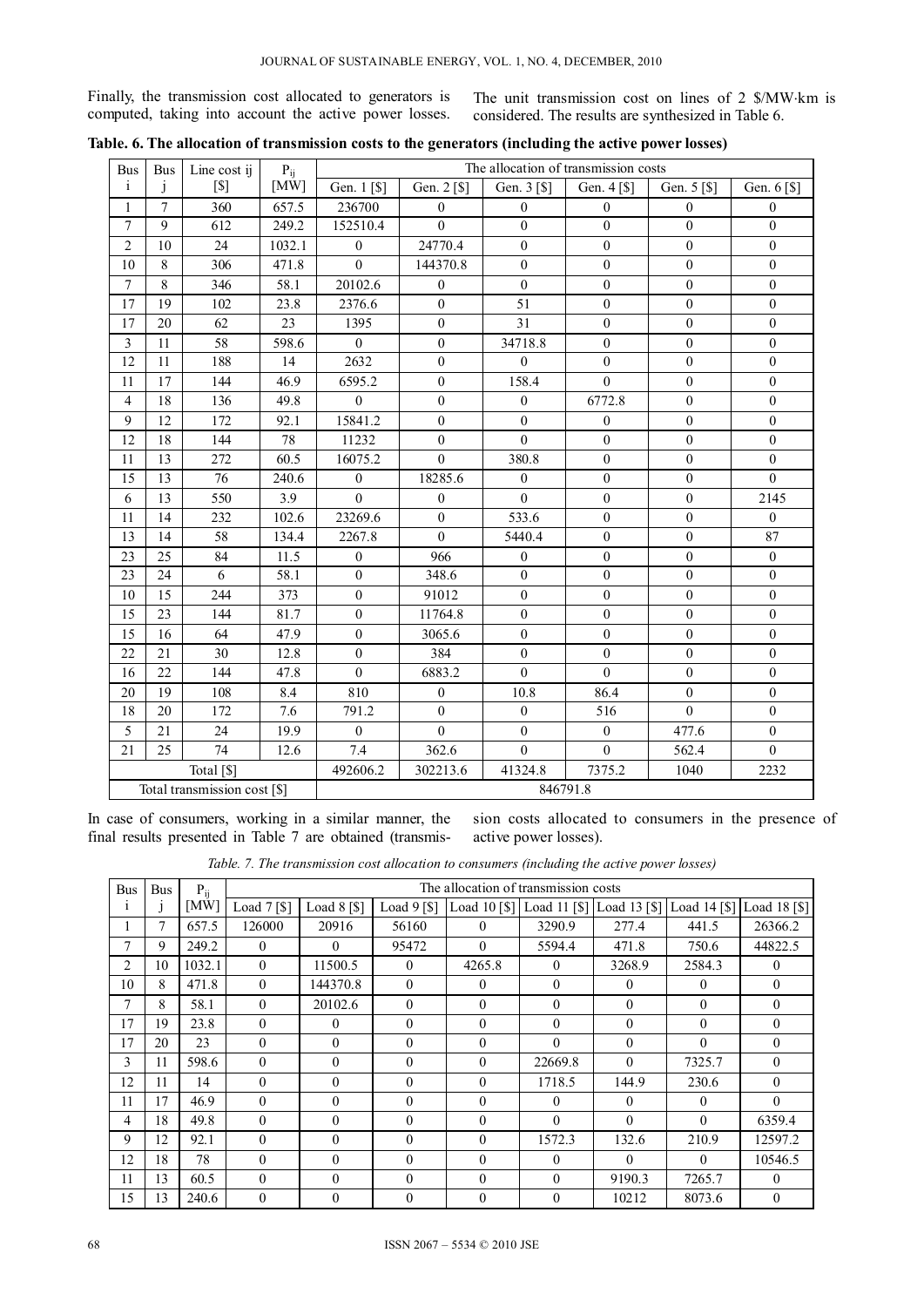| <b>Bus</b>                 | <b>Bus</b>   | $P_{ij}$                     |                  | The allocation of transmission costs |                                                                                                                     |                                      |                                      |                                      |                                      |                                    |
|----------------------------|--------------|------------------------------|------------------|--------------------------------------|---------------------------------------------------------------------------------------------------------------------|--------------------------------------|--------------------------------------|--------------------------------------|--------------------------------------|------------------------------------|
| i                          | $\mathbf{1}$ | [MW]                         |                  |                                      | [Coad 7 [\$]   Load 8 [\$]   Load 9 [\$]   Load 10 [\$]   Load 11 [\$]   Load 13 [\$]   Load 14 [\$]   Load 18 [\$] |                                      |                                      |                                      |                                      |                                    |
| 6                          | 13           | 3.9                          | $\overline{0}$   | $\overline{0}$                       | $\overline{0}$                                                                                                      | $\mathbf{0}$                         | $\mathbf{0}$                         | 1197.9                               | 947.1                                | $\mathbf{0}$                       |
| $11\,$                     | 14           | 102.6                        | $\mathbf{0}$     | 0                                    | $\boldsymbol{0}$                                                                                                    | $\boldsymbol{0}$                     | $\boldsymbol{0}$                     | $\boldsymbol{0}$                     | 23803.2                              | $\mathbf{0}$                       |
| 13                         | 14           | 134.4                        | $\boldsymbol{0}$ | 0                                    | $\boldsymbol{0}$                                                                                                    | $\boldsymbol{0}$                     | $\boldsymbol{0}$                     | $\mathbf{0}$                         | 7795.2                               | $\mathbf{0}$                       |
| 23                         | 25           | 11.5                         | $\mathbf{0}$     | 0                                    | $\boldsymbol{0}$                                                                                                    | $\boldsymbol{0}$                     | $\mathbf{0}$                         | $\boldsymbol{0}$                     | $\overline{0}$                       | $\mathbf{0}$                       |
| 23                         | 24           | 58.1                         | $\boldsymbol{0}$ | 0                                    | $\boldsymbol{0}$                                                                                                    | $\boldsymbol{0}$                     | $\boldsymbol{0}$                     | $\mathbf{0}$                         | $\overline{0}$                       | $\boldsymbol{0}$                   |
| 10                         | 15           | 373                          | $\boldsymbol{0}$ | $\boldsymbol{0}$                     | $\boldsymbol{0}$                                                                                                    | $\boldsymbol{0}$                     | $\boldsymbol{0}$                     | 33041.6                              | 26122.3                              | $\overline{0}$                     |
| 15                         | 23           | 81.7                         | $\boldsymbol{0}$ | 0                                    | $\boldsymbol{0}$                                                                                                    | $\boldsymbol{0}$                     | $\boldsymbol{0}$                     | $\boldsymbol{0}$                     | $\boldsymbol{0}$                     | $\boldsymbol{0}$                   |
| 15                         | 16           | 47.9                         | $\boldsymbol{0}$ | $\boldsymbol{0}$                     | $\boldsymbol{0}$                                                                                                    | $\boldsymbol{0}$                     | $\boldsymbol{0}$                     | $\boldsymbol{0}$                     | $\boldsymbol{0}$                     | $\boldsymbol{0}$                   |
| 22                         | 21           | 12.8                         | $\boldsymbol{0}$ | 0                                    | $\boldsymbol{0}$                                                                                                    | $\boldsymbol{0}$                     | $\boldsymbol{0}$                     | $\boldsymbol{0}$                     | $\boldsymbol{0}$                     | $\boldsymbol{0}$                   |
| 16                         | 22           | 47.8                         | $\boldsymbol{0}$ | 0                                    | $\boldsymbol{0}$                                                                                                    | $\boldsymbol{0}$                     | $\mathbf{0}$                         | $\overline{0}$                       | $\mathbf{0}$                         | $\boldsymbol{0}$                   |
| $20\,$                     | 19           | 8.4                          | $\boldsymbol{0}$ | $\boldsymbol{0}$                     | $\boldsymbol{0}$                                                                                                    | $\boldsymbol{0}$                     | $\boldsymbol{0}$                     | $\boldsymbol{0}$                     | $\boldsymbol{0}$                     | $\boldsymbol{0}$                   |
| 18                         | 20           | 7.6                          | $\boldsymbol{0}$ | $\boldsymbol{0}$                     | $\boldsymbol{0}$                                                                                                    | $\boldsymbol{0}$                     | $\boldsymbol{0}$                     | $\boldsymbol{0}$                     | $\boldsymbol{0}$                     | $\boldsymbol{0}$                   |
| 5                          | 21           | 19.9                         | $\mathbf{0}$     | $\overline{0}$                       | $\boldsymbol{0}$                                                                                                    | $\mathbf{0}$                         | $\mathbf{0}$                         | $\mathbf{0}$                         | $\overline{0}$                       | $\mathbf{0}$                       |
| 21                         | 25           | 12.6                         | $\boldsymbol{0}$ | $\overline{0}$                       | $\overline{0}$                                                                                                      | $\overline{0}$                       | $\mathbf{0}$                         | $\overline{0}$                       | $\overline{0}$                       | $\overline{0}$                     |
|                            | Total [\$]   |                              | 126000           | 196889.9                             | 151632                                                                                                              | 4265.8                               | 34845.9                              | 57937.4                              | 85550.7                              | 100691.8                           |
|                            |              |                              |                  |                                      |                                                                                                                     |                                      |                                      |                                      |                                      |                                    |
| <b>Bus</b><br>$\mathbf{i}$ |              | <b>Bus</b><br>j              | $P_{ij}$<br>[MW] |                                      | Load 19 [\$]   Load 20 [\$]   Load 21 [\$]   Load 22 [\$]   Load 23 [\$]   Load 24 [\$]   Load 25 [\$]              |                                      | The allocation of transmission costs |                                      |                                      |                                    |
| $\mathbf{1}$               |              | $\overline{7}$               | 657.5            |                                      |                                                                                                                     |                                      |                                      |                                      |                                      |                                    |
| $\tau$                     |              | 9                            | 249.2            | 2047.4<br>3358.2                     | 1200.6<br>2040.9                                                                                                    | $\mathbf{0}$<br>$\theta$             | $\overline{0}$<br>$\theta$           | $\theta$<br>$\theta$                 | $\overline{0}$<br>$\boldsymbol{0}$   | $\overline{0}$<br>$\boldsymbol{0}$ |
| $\overline{c}$             |              |                              |                  |                                      |                                                                                                                     |                                      |                                      |                                      |                                      |                                    |
|                            |              | 10                           | 1032.1           | $\boldsymbol{0}$                     | $\boldsymbol{0}$                                                                                                    | 190.8                                | 853.2                                | 292.5                                | 1413.8                               | 400.6                              |
| $10\,$<br>$\boldsymbol{7}$ |              | 8<br>8                       | 471.8<br>58.1    | $\mathbf{0}$<br>$\boldsymbol{0}$     | $\boldsymbol{0}$                                                                                                    | $\boldsymbol{0}$                     | $\bf{0}$                             | $\bf{0}$                             | $\boldsymbol{0}$                     | $\boldsymbol{0}$                   |
|                            |              |                              |                  |                                      | $\boldsymbol{0}$                                                                                                    | $\boldsymbol{0}$                     | $\boldsymbol{0}$                     | $\boldsymbol{0}$                     | $\bf{0}$                             | $\boldsymbol{0}$                   |
| 17                         |              | 19                           | 23.8             | 2427.6                               | $\mathbf{0}$                                                                                                        | $\boldsymbol{0}$                     | $\bf{0}$                             | $\boldsymbol{0}$                     | $\bf{0}$                             | $\mathbf{0}$                       |
| 17                         |              | 20                           | 23               | 62                                   | 1364                                                                                                                | $\boldsymbol{0}$                     | $\boldsymbol{0}$                     | $\boldsymbol{0}$                     | $\boldsymbol{0}$                     | $\boldsymbol{0}$                   |
| $\mathfrak{Z}$             |              | 11                           | 598.6            | 3419.8                               | 1303.5                                                                                                              | $\boldsymbol{0}$                     | $\bf{0}$                             | $\boldsymbol{0}$                     | $\bf{0}$                             | $\boldsymbol{0}$                   |
| 12<br>11                   |              | 11<br>17                     | 14<br>46.9       | 439.2                                | 98.8                                                                                                                | $\mathbf{0}$<br>$\boldsymbol{0}$     | $\mathbf{0}$<br>$\boldsymbol{0}$     | $\mathbf{0}$<br>$\boldsymbol{0}$     | $\mathbf{0}$<br>$\boldsymbol{0}$     | $\mathbf{0}$<br>$\boldsymbol{0}$   |
| $\overline{4}$             |              | 18                           | 49.8             | 3585.6<br>123.8                      | 3168<br>289.6                                                                                                       | $\mathbf{0}$                         | $\boldsymbol{0}$                     | $\boldsymbol{0}$                     | $\boldsymbol{0}$                     | $\boldsymbol{0}$                   |
| 9                          |              | 12                           | 92.1             | 754.6                                |                                                                                                                     | $\mathbf{0}$                         | $\mathbf{0}$                         | $\mathbf{0}$                         | $\mathbf{0}$                         | $\mathbf{0}$                       |
| 12                         |              | 18                           | 78               | 205.3                                | 573.6                                                                                                               | $\boldsymbol{0}$                     | $\boldsymbol{0}$                     | $\mathbf{0}$                         | $\boldsymbol{0}$                     | $\boldsymbol{0}$                   |
| 11                         |              | 13                           | 60.5             | $\boldsymbol{0}$                     | 480.2<br>$\boldsymbol{0}$                                                                                           | $\boldsymbol{0}$                     | $\boldsymbol{0}$                     | $\boldsymbol{0}$                     | $\boldsymbol{0}$                     | $\boldsymbol{0}$                   |
|                            |              |                              |                  |                                      |                                                                                                                     |                                      |                                      |                                      |                                      |                                    |
| 15<br>$\sqrt{6}$           |              | 13<br>13                     | 240.6<br>3.9     | $\boldsymbol{0}$<br>$\boldsymbol{0}$ | $\boldsymbol{0}$<br>$\boldsymbol{0}$                                                                                | $\boldsymbol{0}$<br>$\boldsymbol{0}$ | $\boldsymbol{0}$<br>$\boldsymbol{0}$ | $\boldsymbol{0}$<br>$\boldsymbol{0}$ | $\boldsymbol{0}$<br>$\boldsymbol{0}$ | $\boldsymbol{0}$                   |
|                            |              |                              |                  |                                      |                                                                                                                     |                                      |                                      |                                      |                                      | $\boldsymbol{0}$                   |
| 11<br>13                   |              | 14<br>14                     | 102.6<br>134.4   | $\bf{0}$<br>$\mathbf{0}$             | $\boldsymbol{0}$<br>$\boldsymbol{0}$                                                                                | $\boldsymbol{0}$<br>$\boldsymbol{0}$ | $\boldsymbol{0}$<br>$\mathbf{0}$     | $\bf{0}$<br>$\boldsymbol{0}$         | $\boldsymbol{0}$<br>$\boldsymbol{0}$ | $\bf{0}$<br>$\theta$               |
| 23                         |              | 25                           | 11.5             | $\boldsymbol{0}$                     | $\boldsymbol{0}$                                                                                                    | $\boldsymbol{0}$                     | $\bf{0}$                             | $\mathbf{0}$                         | $\mathbf{0}$                         | 966                                |
| 23                         |              | 24                           | 58.1             | $\boldsymbol{0}$                     | $\boldsymbol{0}$                                                                                                    | $\boldsymbol{0}$                     | $\boldsymbol{0}$                     | $\boldsymbol{0}$                     | 348.6                                | $\boldsymbol{0}$                   |
| $10\,$                     |              | 15                           | 373              | $\boldsymbol{0}$                     | $\boldsymbol{0}$                                                                                                    | 1928.9                               | 8623.5                               | 2956.6                               | 14290.4                              | 4048.6                             |
| 15                         |              | 23                           | 81.7             | $\mathbf{0}$                         | $\boldsymbol{0}$                                                                                                    | $\overline{0}$                       | $\mathbf{0}$                         | 1732.2                               | 8372.5                               | 1660.1                             |
| 15                         |              | 16                           | 47.9             | $\boldsymbol{0}$                     | $\boldsymbol{0}$                                                                                                    | 502.5                                | 2246.5                               | $\boldsymbol{0}$                     | $\boldsymbol{0}$                     | 316.6                              |
| 22                         |              | 21                           | 12.8             | $\theta$                             | $\boldsymbol{0}$                                                                                                    | 235.6                                | $\theta$                             | $\boldsymbol{0}$                     | $\mathbf{0}$                         | 148.4                              |
| 16                         |              | $22\,$                       | 47.8             | $\mathbf{0}$                         | $\boldsymbol{0}$                                                                                                    | 1128.2                               | 5044.2                               | $\boldsymbol{0}$                     | $\boldsymbol{0}$                     | 710.8                              |
| 20                         |              | 19                           | 8.4              | 907.2                                | $\mathbf{0}$                                                                                                        | $\boldsymbol{0}$                     | $\boldsymbol{0}$                     | $\boldsymbol{0}$                     | $\boldsymbol{0}$                     | $\boldsymbol{0}$                   |
| 18                         |              | 20                           | 7.6              | 733.6                                | 573.6                                                                                                               | $\mathbf{0}$                         | $\mathbf{0}$                         | $\boldsymbol{0}$                     | $\boldsymbol{0}$                     | $\overline{0}$                     |
| 5                          |              | 21                           | 19.9             | $\boldsymbol{0}$                     | $\boldsymbol{0}$                                                                                                    | 293                                  | $\bf{0}$                             | $\boldsymbol{0}$                     | $\boldsymbol{0}$                     | 184.6                              |
| 21                         |              | 25                           | 12.6             | $\mathbf{0}$                         | $\boldsymbol{0}$                                                                                                    | $\mathbf{0}$                         | $\boldsymbol{0}$                     | $\boldsymbol{0}$                     | $\boldsymbol{0}$                     | 932.4                              |
|                            |              | Total [\$]                   |                  | 18064.3                              | 11092.8                                                                                                             | 4279                                 | 16767.4                              | 4981.4                               | 24425.3                              | 9368.1                             |
|                            |              | Total transmission cost [\$] |                  |                                      |                                                                                                                     |                                      | 846791.8                             |                                      |                                      |                                    |
|                            |              |                              |                  |                                      |                                                                                                                     |                                      |                                      |                                      |                                      |                                    |

## **4. Conclusion**

The authors are proposing a new method of assessing the transmission cost related to active power losses. The Kirschen method is suitable to estimate the performance of the system. This method is simple, intuitive and is based on complete AC power flow. The cost allocation has been performed separately for sources and consumers, tracing the active power flow. The two components of the transmission cost allocation can be weighted differently (in the range  $0\div 1$ , their sum is obviously 1). Due to obvious influence of the active power losses, it is recommended not to be neglected.